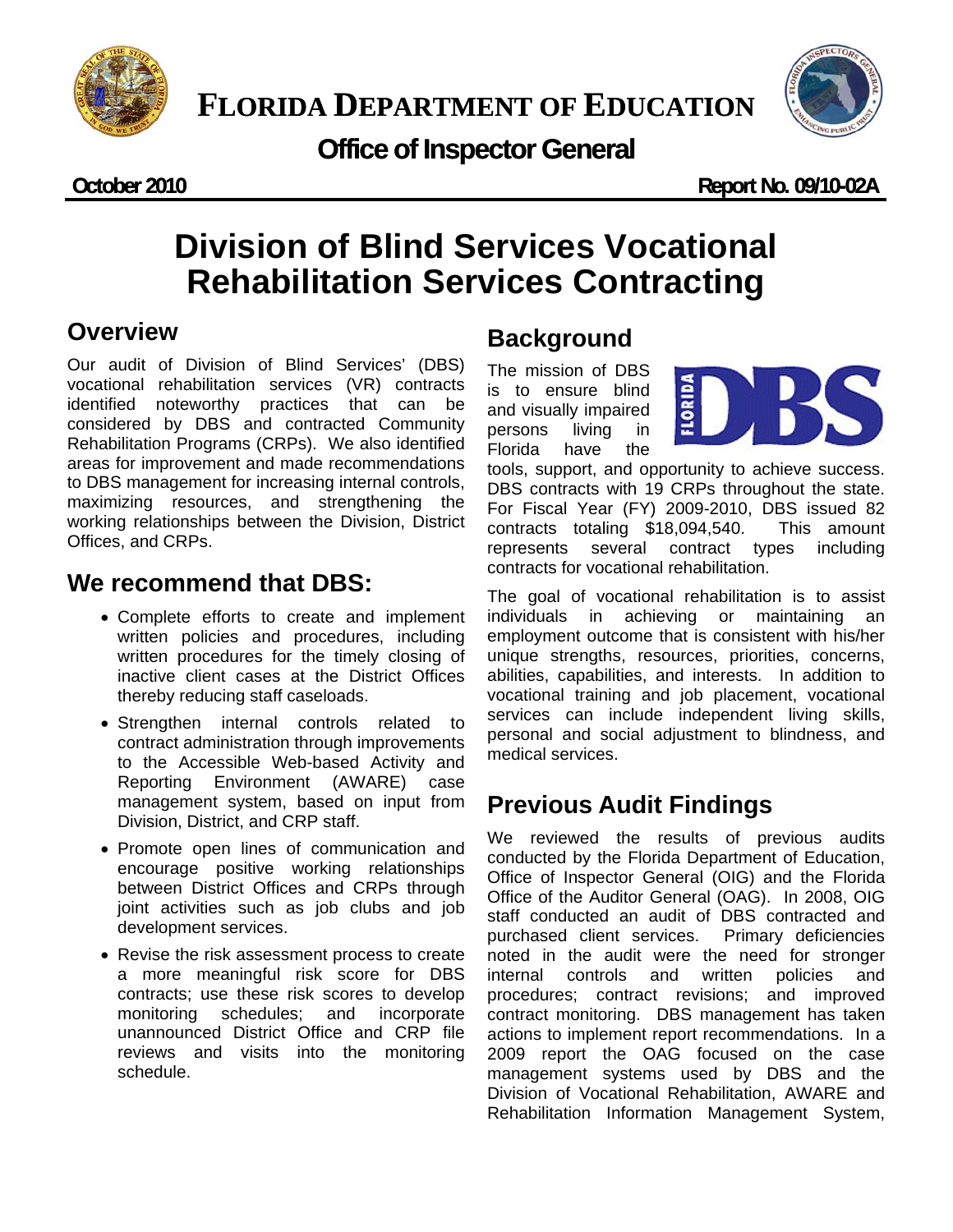respectively. The OAG noted deficiencies on a Department-wide basis pertaining to security controls. Their audit also identified concerns with access privileges and capabilities for the case management systems. DBS management has taken actions to address these audit findings as well.

### **Audit Results**

The CRPs we reviewed complied with the deliverables measured, including minimum number of eligible individuals served, submission of progress notes in AWARE, and use of instructional staff with professional qualifications. Supporting documentation for contract expenditures was reviewed using the Florida Accounting & Information Resource website. The expenditures reviewed were in accordance with contract terms. Division wide employment statistics correspond with Division performance measure standards.

We noted a number of noteworthy practices during our audit, as described below.

1) Division level management has improved the work environment within DBS according to comments provided by staff at the Division, District Offices, and CRPs. DBS staff expressed high hopes for the current direction of DBS.

2) DBS contracts have been strengthened. Fiscal Year 2009-2010 VR contracts include improved specific deliverables as well as remedies for contractor non-compliance. Contract award amounts are tied to services provided through the use of per client rates.

3) Improved practices by the three District Offices and CRPs visited:

- a. Case Review/ Tracking documents are used to track DBS referrals, client contacts, and other milestone activities by CRPs, which assists CRPs in tracking contract deliverables.
- b.A Record of Itinerant Visit form is used by the Tampa Lighthouse, creating stronger internal controls at the CRP.
- c. The Tampa District and the Tampa Lighthouse meet twice monthly to manage cases; they run a joint Job Club; and both provide Job Development services to DBS clients.

d.The Tampa Lighthouse provided written guidelines to assist District staff with the entry of individual plans for employment (IPE). The templates list the typical service categories and hours needed to assist clients (e.g., services needed for the average client in college).

### **Findings and Recommendations**

#### **1. A third of DBS counselors are assigned high caseloads.**

Division management stated that counselors should have caseloads of less than 75 clients. The average caseload for DBS counselors was 57 clients as of July 2, 2010; however, almost a third of the counselors (32%) had caseloads of 75 or more. Table 1 (page 3) displays the caseload ranges assigned to DBS counselors. The caseload assigned to counselors varies by District Office.

DBS staff members determine VR client eligibility based on federal requirements. DBS staff also develop each client's IPE in AWARE and amend the IPE to reflect additional service categories or allotted hours requested by the CRP. Before services can be provided to a client and billed to DBS, the client must have an IPE in AWARE. During our onsite visits of three CRPs, CRP staff expressed concerns that they must rely on the District Offices to enter VR client IPEs in AWARE before services are provided. CRP staff noted delays in entering initial IPEs and amending existing IPEs. In the Districts we visited, we noted that Districts with higher average caseloads experienced greater average days between when a client was determined eligible and when the client signed their IPE. Since CRPs should wait for an IPE to be signed before starting services, clients in districts with higher caseloads will experience a longer wait before direct services may begin, on average. Table 2 (page 3) displays this correlation.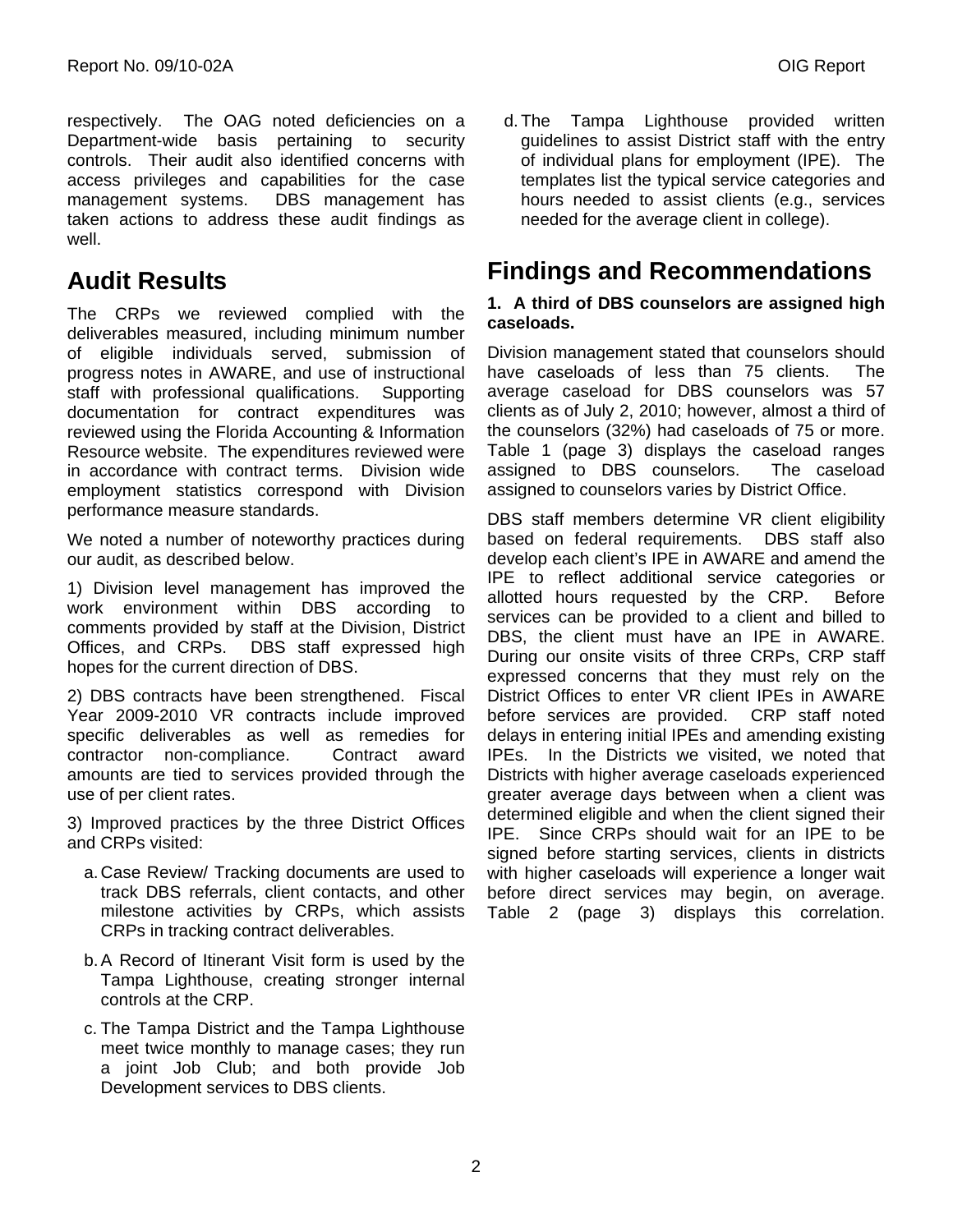



#### **Caseloads by District Office**

Source: "Open Case Workload" Quality Performance Information System (QPIS) report for VR cases only (excluding District Administrator and Supervisor staff) as of July 1, 2010. QPIS is a DBS information system that generates real time reports using data from AWARE.

 **Table 2: High client caseloads impact provision of services.** 

| <b>District Office</b> | Avg.<br><b>Caseload</b> | <b>Avg. Days from Eligibility</b><br><b>Determination to Signed</b><br>IPE |
|------------------------|-------------------------|----------------------------------------------------------------------------|
| Orlando                | 98                      | 15.8                                                                       |
| Tallahassee            | 104                     | 10.5                                                                       |
| Гаmpa                  | 36                      | 2.58                                                                       |

Source: "Open Case Workload" QPIS report for VR cases only (excluding District Administrator and Supervisor staff) as of July 1, 2010 and a filtered report supplied by DBS staff for the "# of days between Eligibility date and Plan Signature" for VR cases only from 2008 to present.

DBS management has begun tracking District cases which have had no updates in the last six months. According to a July 2010 report, 86 cases have been flagged as possible inactive cases state-wide.

CRPs are required to close inactive cases, as stated in DBS VR contracts, which reads "a client who goes more than ninety (90) days without receiving a service for any reason is to be closed".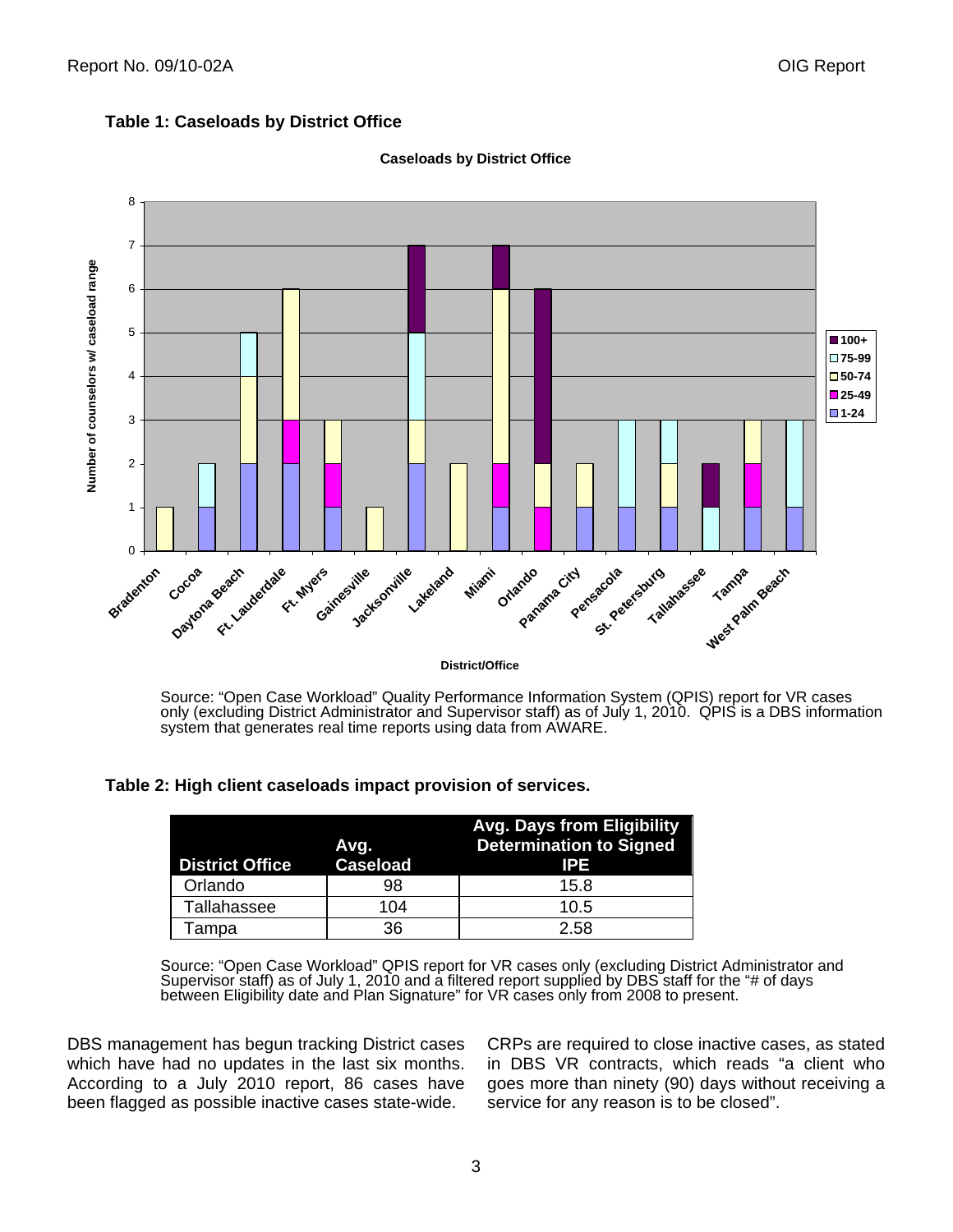DBS management has not formulated a written policy that would guide District Offices regarding client inactivity. Actively managing or closing inactive cases at the District Offices would aid in lowering caseloads.

High and unequal assignment of client caseloads can lower employee morale, reduce resources for client services, and negatively impact case management. To help ensure DBS counselors can more effectively manage their cases, **we recommend** that DBS reduce high caseloads to the extent possible. We offer the following actions for consideration:

- 1.Establish and monitor standards for DBS District staff regarding acceptable timeframes for the entry and amendment of IPEs.
- 2. Use reports generated by AWARE to track client caseloads and case aging to identify potential issues before caseloads become too large and thus less manageable.
- 3.Provide guidance in the form of written policy to District Offices that directs them on how to respond to inactive cases in a consistent and deliberate manner.

**Management Response:** The Division concurs with the OIG recommendations and is committed to increasing personnel resources for the VR program to reduce excessively high caseloads. Workloads of counselors in the Independent Living and Children's programs are being combined to gain VR counselor positions in the Districts. VR supervisory staff will no longer carry caseloads so they have additional time to oversee staff performance levels and handle personnel issues more rapidly.

The Division currently has a policy for the required timeframe to develop the original IPE and will develop and finalize a policy for an acceptable timeframe for amending existing IPEs. The anticipated completion date of the policy is June 30, 2011. Training for DBS counselors will be conducted that includes the timeframe standards for completing the original IPE and for completing an amendment to an existing IPE. Monitoring of IPE and IPE amendment timeframes will be implemented and results will be reported to the Division's Director and Deputy Director.

On July 1, 2010, the Division issued a policy that requires District staff to update cases on a quarterly basis. AWARE reports already exist to assist DBS staff in the VR program with case aging and inactivity issues, but they have not been used effectively in the past. In addition to overseeing revisions to the VR Manual, a policy team will develop and finalize appropriate procedures for case and services inactivity. Final procedures will be communicated to affected staff and a plan will be developed for monitoring compliance. The anticipated completion date for these activities is July 1, 2011.

### **2. Contract compliance is hindered by lack of effective internal controls.**

Each of the three CRPs visited during our audit had created workarounds to start services or record services in AWARE. The following are examples:

- The Lighthouse of the Big Bend has provided services to clients before an IPE was developed by the District Office. Client services provided by CRPs before the development of an IPE are not recorded in AWARE.
- The Lighthouse of Central Florida has entered service hours to incorrect service categories when client IPEs, prepared by the District Office, fail to include the services actually provided to the client. The CRP has also entered service hours that exceed the number of approved hours in client IPEs.
- The Tampa Lighthouse has provided services to clients that are not included on the client's IPE (and therefore cannot be recorded in AWARE). If the Tampa Lighthouse has exhausted a service category's allotted hours, it will request that the District Office amend the IPE to add hours to service categories. The Tampa Lighthouse may provide services to affected clients prior to the IPE amendment and record the service hours after IPEs have been amended.

During CRP visits, the audit team observed the entry of an Independent Living case, the development of an Independent Living case IPE, and the entry of actual services and case notes in AWARE. We noted: a) slow AWARE system refresh rates; b) generic responses to certain input fields entered by data entry staff and not supported by documentation such as Special Programs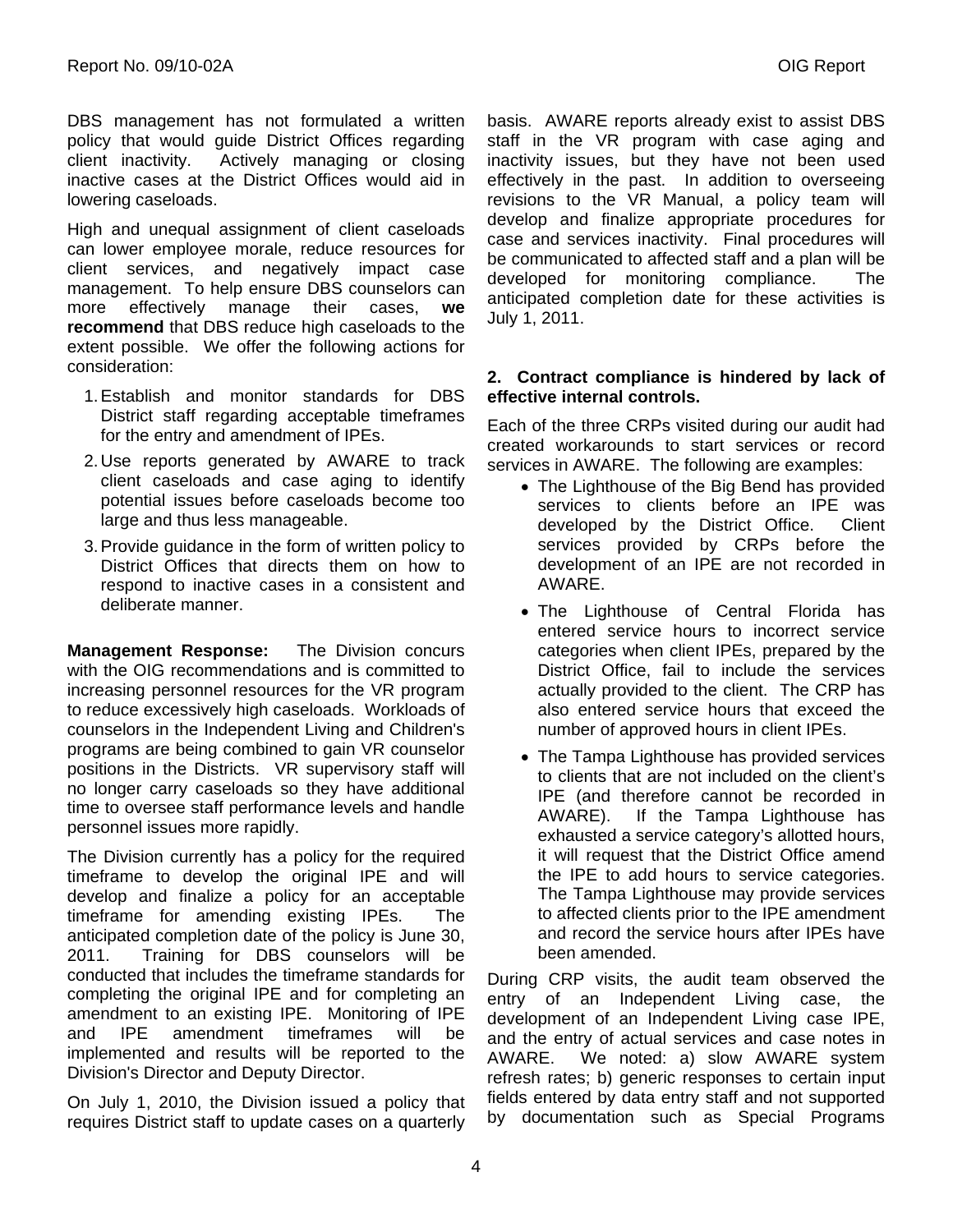Checkbox List, Voter Registration Outcome, Marital Status, and Medical Insurance Types Checkbox List; c) data entry staff translating CRP service categories into the DBS service categories listed in AWARE; and d) data entries defaulting to zero or blanks for certain input fields such as Gross Monthly Income, Primary Source of Support, and Public Support Available.

The above practices represent control weaknesses. Data entered into AWARE is used by DBS management to verify DBS VR program objectives are being met; AWARE control weaknesses could hinder DBS management in accomplishing VR program objectives. Also, accurate data entry and strong controls are needed should the Division consider entering into fee based contracts with CRPs in the future.

CRP and DBS staff interviewed during the audit expressed concerns with the time required to develop and amend IPEs. Whenever additional service categories or additional hours are needed, IPEs must be amended. This typically entails duplicating the previous IPE and adding the additional service categories and hours. Clients may have their plan amended numerous times. For example, Lighthouse of the Big Bend clients we sampled averaged 11 amended plans while Lighthouse of Central Florida and Tampa Lighthouse clients we sampled averaged 3 and 7 amended plans, respectively. Administrative efforts to amend IPEs reduce DBS staff resources to assist clients and manage caseloads.

DBS uses AWARE, in part, to review client files, track CRP and District performance, and generate federal reports. Accurate data entry is critical to generating accurate reporting. To ensure the accuracy and consistency of information in AWARE, **we recommend** that DBS:

- 1. Review the AWARE system for ways to improve its effectiveness, strengthen internal controls, and eliminate workarounds. Input from personnel in the Division and District offices as well as informed CRP staff should be obtained. Areas that should be addressed include, but are not limited to:
	- Streamlining the development and amendment process for IPEs.
	- Removing unnecessary data fields in the AWARE interface.
- Reducing the number of service categories (referred to as "rolling up" service categories).
- Adding system input edits to notify data entry staff of possible data entry errors (e.g., 100 hours input instead of 1 hour).
- Conferring with both DBS District staff and CRP staff to create more useful reporting of AWARE information.
- 2. Continue efforts to create and implement written policies and procedures.
- 3.Encourage joint efforts by District Offices and CRPs to develop IPEs.

**Management Response:** As originally designed in 2006, the AWARE system was built to model business processes existing in DBS. During its development, CRPs and VR counseling staff were not involved. As a result, a product was delivered to the Division that was full of complex controls to enforce the DBS business rules, however, staff found it to be highly inflexible and difficult to use in actual practice.

The Division concurs with the OIG recommendations included in the audit report and recognizes that work-arounds in AWARE have been the norm for staff in certain instances as a result of having such an inflexible system. As the Division has progressed in its Simplification and Redesign Project, it is finding that by removing many of the previously built-in tight data controls in AWARE, these actions have eliminated many of the causes for the workarounds.

The Simplification and Redesign Project is using a team approach, involving DBS State and District Office staff as well as representatives from various CRPs. The Simplification and Redesign Project schedule calls for VR business requirements workshops to be held in October 2010. Implementation of all AWARE system redesign elements for VR and non-VR programs will be completed by January 2012.

#### **3. Further improvements in communications and working relationships are needed.**

District Office employees are positive regarding the current DBS management and the direction of the Division; however, communication barriers remain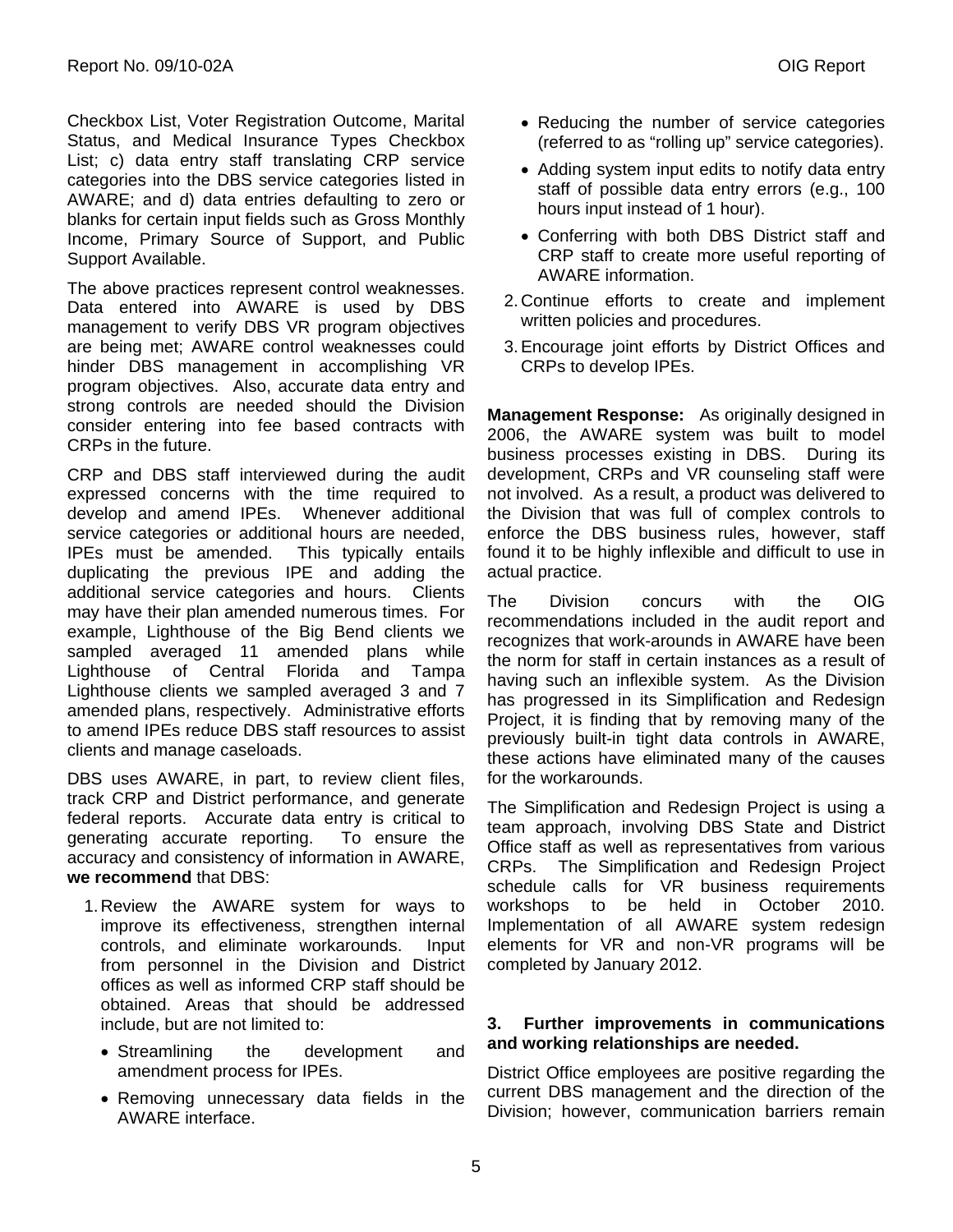and working relationships among personnel at the Division, District Offices and CRPs can be improved.

The results of a client survey entitled Customer Satisfaction Survey of Division of Blind Services' Clients are reported to The Florida Rehabilitation Council for the Blind annually. The survey details DBS client satisfaction by employment-bound clients whose cases were closed during the previous fiscal year. Of the staff interviewed at the District Offices and CRPs, one CRP staff member said she had obtained the survey through contact with the Florida Rehabilitation Council for the Blind. A district administrator at one District Office said his staff had been briefed in the past on survey results when they were negative. Others interviewed had not been informed of the survey results. As District Offices and CRPs provide direct services to clients, satisfaction results could provide useful feedback if made available to them.

The relationship between the Tampa District Office and the Tampa Lighthouse was characterized as both positive and effective. For example, the two units work together to run a joint job club and meet regularly to discuss client cases.

However, some CRPs and District Offices informed us that working relationships with each other could be improved. For example, the Orlando District Office and the Lighthouse of Central Florida held separate job clubs. According to the CRP staff interviewed in Orlando and Tampa, separate job clubs do not pool resources from both units and can cause confusion for clients.

DBS VR contracts include an Attachment F titled Counties Served and Specific Services and Definitions. The attachment lists client services provided by CRPs pursuant to their VR contract. The Tampa Lighthouse provides Rehabilitation Engineering, Vocational Evaluation, Job Development, Job Readiness, and Job Coaching services; the Lighthouse of the Big Bend provides Job Readiness and Job Coaching services; and the Lighthouse of Central Florida does not provide any of these services. It is understood CRPs have different resources and therefore provide different services; however, both the Lighthouse of the Big Bend and the Lighthouse of Central Florida expressed desires to become more involved in VR services provided to clients. Based on available CRP's resources and capabilities, it may be in the

best interest of VR clients to allow selected CRPs a greater role in providing VR services. This would be supported by §413.014, F.S., which directs DBS to "as rapidly as feasible, increase the amount of such services provided by community rehabilitation programs."

Barriers to communication and working relationships can negatively impact employee morale, client progress, and the use of limited resources. To assist in the development of stronger communication and working relationships within the Division, **we recommend** that DBS:

- 1. Improve communications from the Division by sharing pertinent client survey results.
- 2.Encourage joint cooperation between District Offices and CRPs (e.g., promote joint job clubs and client staffing meetings).
- 3. Develop ways to allow capable CRPs to have greater involvement in assisting clients through services that include job coaching, job development, and other VR related services.

**Management Response:** The Division believes that a healthy communication environment both internally in DBS and externally with service providers and the public are critical to high quality performance and productivity in all of the Division's program areas. In recognition of the high priority the Division places on improving communications and working relationships, improvements are already planned and underway.

In regards to the audit report's referenced problems with the Customer Satisfaction Survey, the Division concurs that improvements are needed. For the FY 2009-2010 Survey and for all future years, DBS will ensure that all survey results (both positive and negative) are provided to DBS employees and appropriate CRPs.

The Division concurs with the recommendation that CRPs can and should have a greater role in providing direct services to DBS clients and that communications specifically between DBS and CRPs is in need of improvement. Discussions will be initiated to solicit ideas for how to accomplish this. These discussions will include representatives from DBS District Offices, the local CRPs, and the State Office.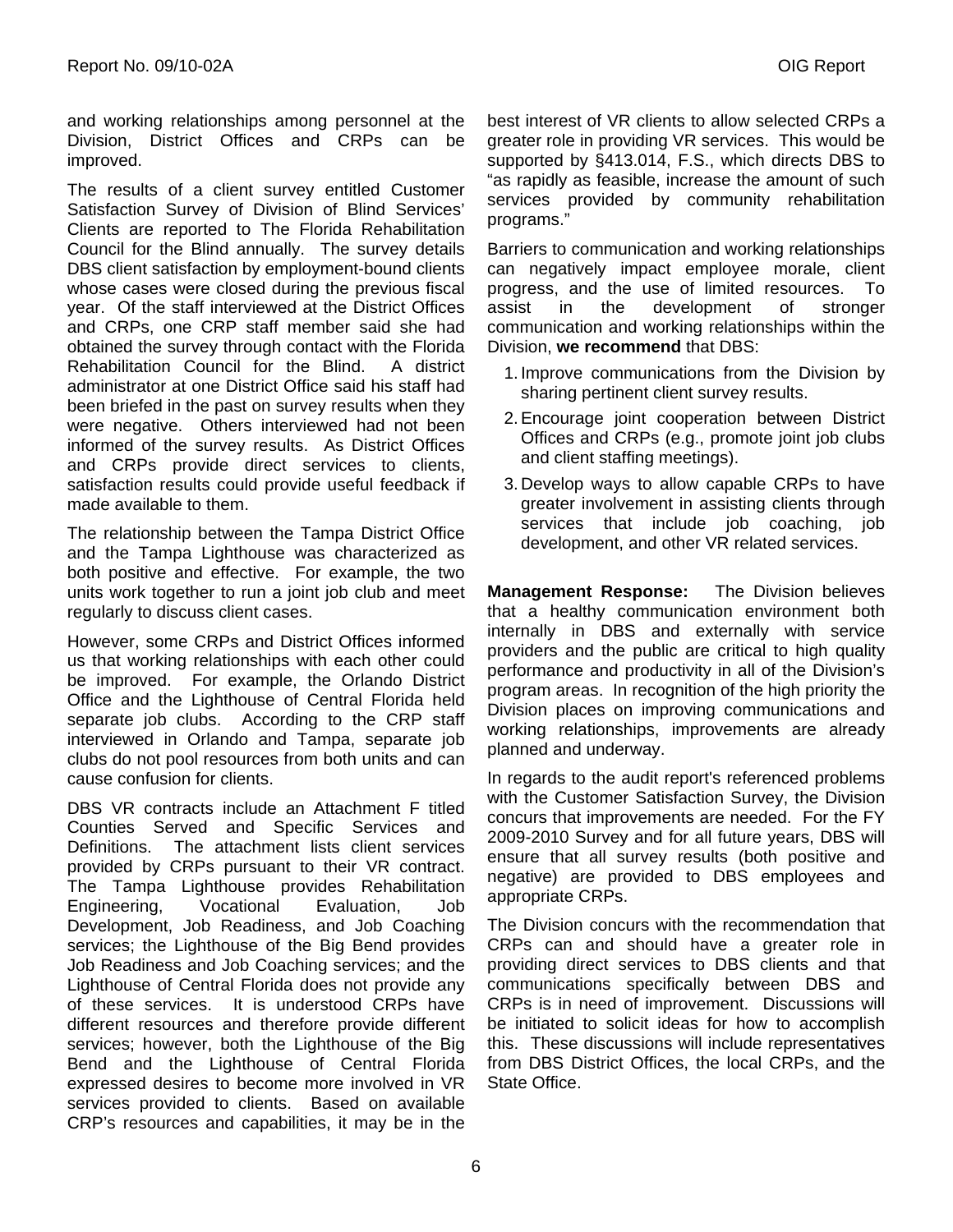Agenda items for discussion will include but not limited to the following:

- Having CRP staff participate in selected District Office and State Office staff meetings
- Expanding the scope of services the CRPs could provide
- Integrating CRPs into the Customer Satisfaction Survey report analysis
- Expanding the concept of jointly sponsored job clubs, using the Tampa example
- Having CRPs participate in job development and job coaching activities

### **4. Improvements are needed to strengthen contract monitoring activities, including the risk assessment process.**

DBS issued 16 general VR contracts for FY 2009- 2010. Each contract was assigned a risk level based upon established criteria. The VR contract risk scores ranked in a narrow range (from 27 to 39). We noted that two of the five rating criteria used had the same score for all 16 VR contracts. Department Priority was always Mission Critical, with a score of 10 and Nature of Services was always direct, with a score of 10.

We learned that DBS staff does not rely on the risk assessment scores when creating the proposed annual monitoring schedule. The plan has been to visit every CRP annually; however, only one or two contracts from each CRP are reviewed per monitoring visit.

A more constructive risk assessment process could allow DBS to assess and monitor contract risk with greater accuracy. For DBS to better use their monitoring resources and help ensure greater contract compliance, **we recommend** that management:

- 1. Review the risk assessment process and develop additional criteria that will provide more reliable, realistic bases for assessing contract risk.
- 2. Use the resulting risk scores to establish monitoring schedules (e.g., prioritize CRP visits and contracts to be reviewed based on risk scores and other pertinent criteria).

3. Include unannounced file reviews and visits to District Offices and CRPs.

**Management Response:** The Division concurs with the audit report recommendation. Division staff members are currently reviewing the risk assessment process and metrics in order to create a more meaningful and robust risk score for DBS contracts. The Contract Risk Assessment Weight Table included in contract documents was used as a base and additional criteria, such as time since last visit, are being added to make the risk score more useful.

Aggregate risk scores for contracts by field location (i.e., District Office, CRP, other) are now used to identify sites that require visits. In this way, a monitoring schedule may be developed which incorporates time for unannounced visits to and file reviews of CRPs.

A monitoring plan will be developed that specifies the overall design and frequency of monitoring that is needed. Monitoring schedules will be developed in accordance with the plan and they will be reviewed quarterly by the Contracts and Compliance Manager to determine their relevancy and potential need for updating. Annually, an assessment will be conducted of the monitoring program for the purpose of determining if resources are needed to support the monitoring efforts. The anticipated completion date for these activities is November 1, 2010.

### **Objectives and Scope**

The objectives of this audit were to determine whether CRPs are in compliance with contract provisions; contract expenditures are made in accordance with contract terms; contract related reporting is accurate and complete; VR clients are being placed in employment opportunities at an acceptable level; and the delivery of contracted services is properly administered and monitored. Audit emphasis focused on contract administration and monitoring. The audit also addressed District Office client caseloads, AWARE system issues, and effective working relationships.

The audit scope included an analysis of three VR contracts for FY 2009-2010 and a review of